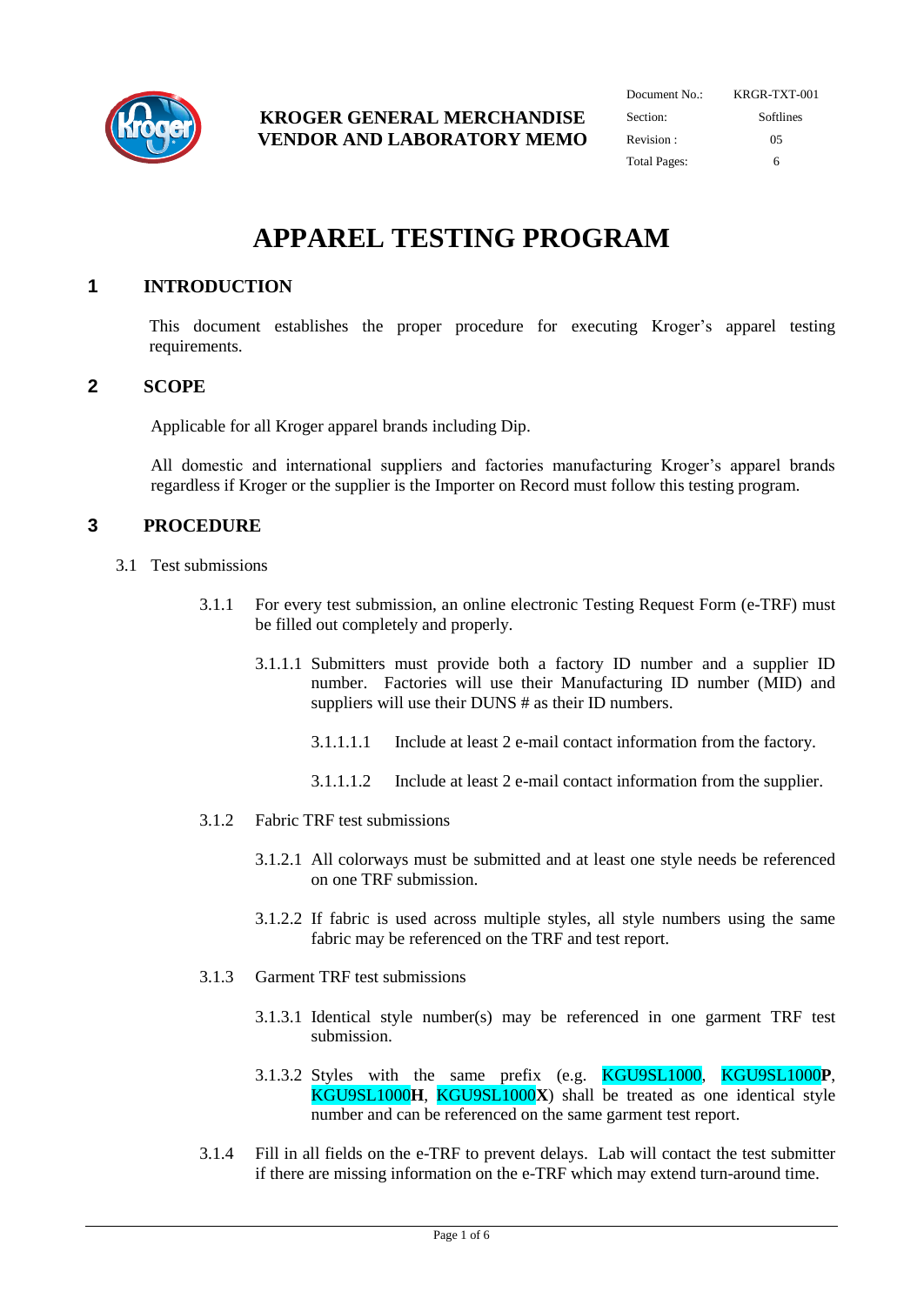

| Document $No:$ | KRGR-TXT-001 |
|----------------|--------------|
| Section:       | Softlines    |
| Revision:      | 05           |
| Total Pages:   | 6            |

3.1.5 Contact your local lab representative for any questions regarding the e-TRF.

#### 3.2 Fabric Testing

- 3.2.1 Review Kroger testing protocols and ensure that the fabrics can meet minimally meet the specified standards and requirements.
- 3.2.2 Kroger GM testing protocols are available on: [https://docushare.cps.bereauveritas.com/docushare /dsweb/View/Collection-14490](https://docushare.cps.bereauveritas.com/docushare%20/dsweb/View/Collection-14490) Contact GM Compliance Manager for access to the protocol.
- 3.2.3 Fabric must be approved by Kroger developers before submitting fabric for testing. The submitted fabric must be representative of the bulk fabric production material.
- 3.2.4 Each fabrication (meaning same fiber content/weight/construction) must be tested individually. Different fabrications must be treated as different fabrics and tested separately.
	- 3.2.4.1 All colorways must be submitted for testing.
		- 3.2.4.1.1 Test darkest colorway to full fabric protocol.
		- 3.2.4.1.2 Test additional colorways to the additional fabric protocol.
- 3.2.5 Fabrics must exceed or minimally meet Kroger's standards and requirements established in our testing protocols.
	- 3.2.5.1 Failing fabrics will be dispositioned online and be e-mailed to the suppliers.
	- 3.2.5.2 Unacceptable failures will be provided to our Product Design and Development (PD&D) team and will be referred for cancelation or a request for a significant cost discount.
	- 3.2.5.3 Retests for failures will be eliminated almost entirely. Retests can only be approved by Kroger Apparel Compliance Manager.
- 3.2.6 Suppliers or factories that refuse to discount failed fabrics will be allowed to continue to bulk garment production.
	- 3.2.6.1 Doing this will result in a third-party lab during production (DUPRO) audit to pull random garment samples for full fabric and garment testing. Suppliers are required schedule random DUPRO pull from third party testing service provider. The pulled samples are then sent to the lab for the required testing. Suppliers are responsible for the full cost of the random pull audit and testing.

## 3.3 Garment Testing

3.3.1 Garments must be approved by Kroger development team for fit, style, and top of production before submitting garments for testing.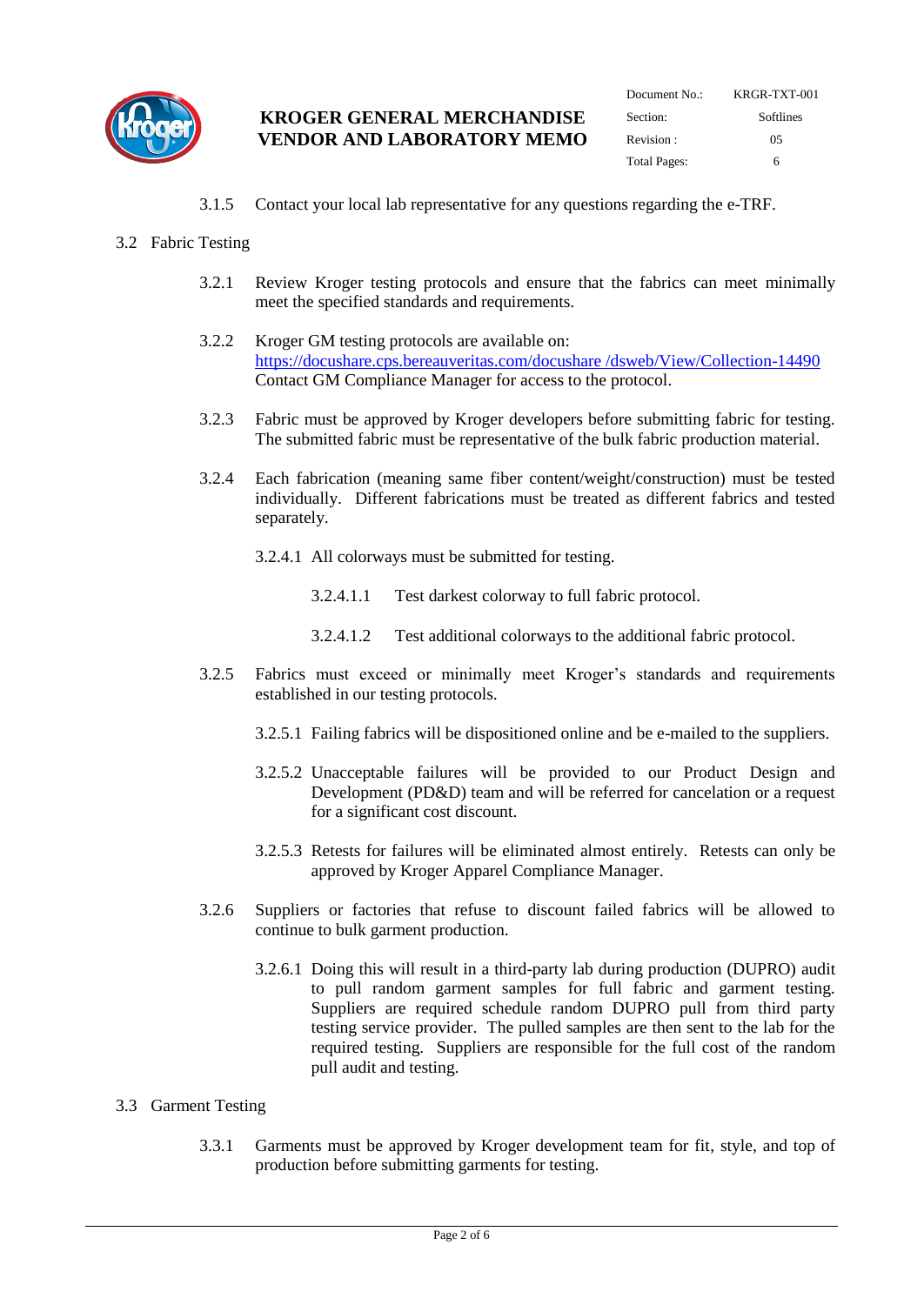

| Document No.:       | KRGR-TXT-001 |
|---------------------|--------------|
| Section:            | Softlines    |
| Revision:           | 05           |
| <b>Total Pages:</b> | h            |

- 3.3.2 Garment testing must be from Top of Production (TOP) and from the producing factory.
- 3.3.3 For adult garments, submit the darkest colorway, medium colorway, and lightest (non-white) colorway.
	- 3.3.3.1 Darkest colorway will be tested to full garment protocol; medium colorway and lightest (non-white) colorway will be tested to Appearance After Care test line.
- 3.3.4 For children's garments, submit all garment colorways for evaluation to the lab.
	- 3.3.4.1 Darkest colorway will be tested to full garment protocol; medium colorway and lightest (non-white) colorway will be tested to Appearance After Care test line.
	- 3.3.4.2 For printed garments, submission of additional colorways as panel prints or strike-offs rather than finished garment is allowed for chemical testing.
		- 3.3.4.2.1 Supplier is still required to submit finished garment in the darkest colorway, medium colorway, and lightest (non-white) to the lab.
		- 3.3.4.2.2 The lab is to review the finished garments to determine if there are any functional or non-functional plastics, metals, wood, or glass that requires additional chemical testing in the additional colorways.
		- 3.3.4.2.3 If the lab determines that there are possible trims that require evaluation for possible testing, the lab will inform the supplier and the supplier is required to submit finished garments for the additional colorways.
	- 3.3.4.3 Ensure that all colorways for children's garments are evaluated by the lab. Failure to do so may result in non-compliance and may hold shipment and/or result in an order cancellation.
- 3.3.5 All garments must exceed or minimally meet Kroger's standards and requirements established in our testing protocols.
	- 3.3.5.1 Failing garments will be dispositioned online and be e-mailed to the suppliers.
	- 3.3.5.2 Unacceptable garments will be provided to our Product Design and Development (PD&D) team and will be referred for cancelation or a request for a significant cost discount.
	- 3.3.5.3 Retests for garment failures will be eliminated almost entirely. Retests can only be approved by Kroger Apparel Compliance Manager.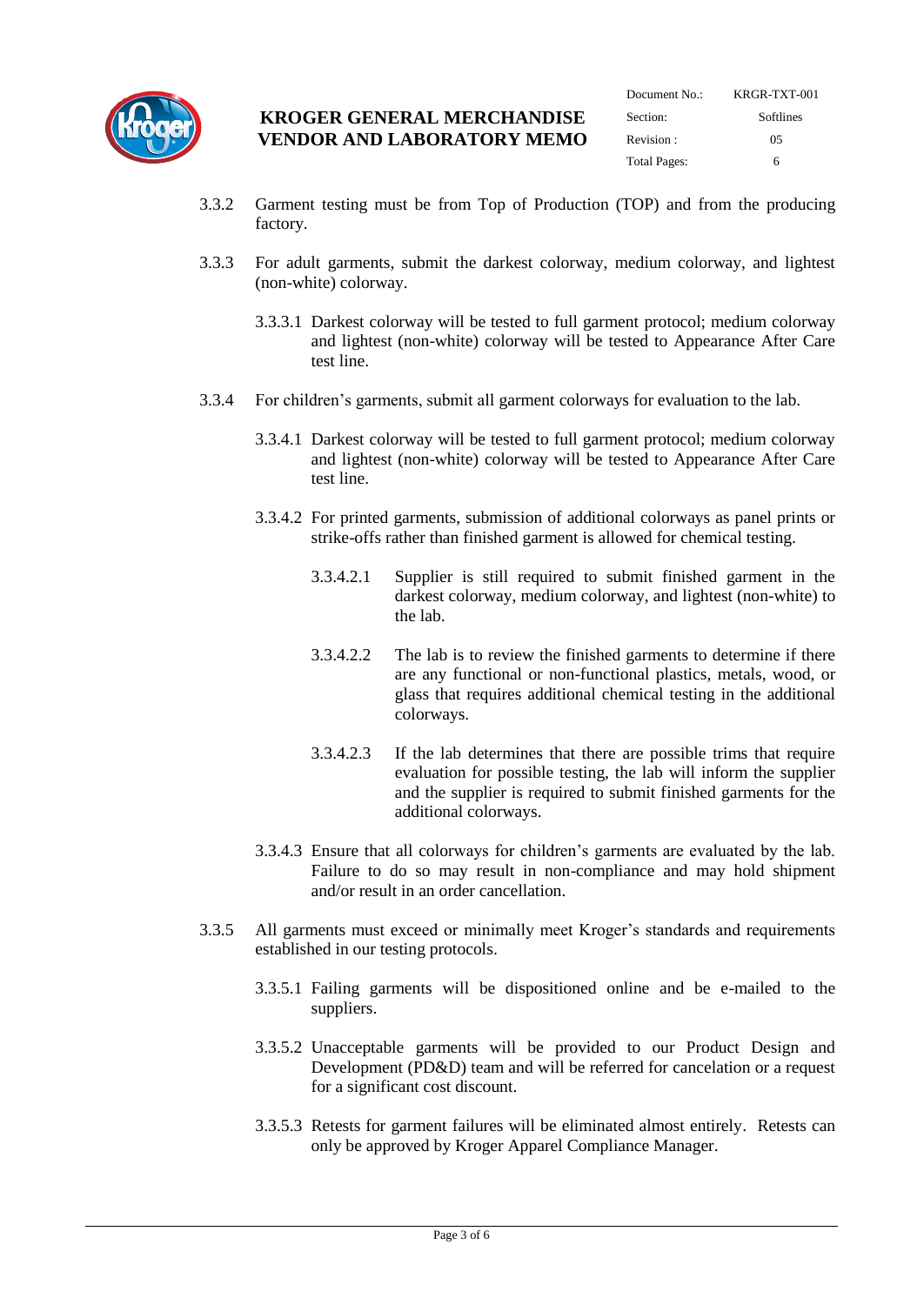

| Document $No:$      | KRGR-TXT-001 |
|---------------------|--------------|
| Section:            | Softlines    |
| Revision:           | 05           |
| <b>Total Pages:</b> | h            |

3.3.5.4 Failing garments cannot ship and will be cancelled unless an override is issued by Kroger Apparel Compliance Manager or a cost reduction is approved by Kroger developers.

#### 3.4 GCC

- 3.4.1 Once garment passes testing, third-party laboratory will generate a General Certificate of Conformity (GCC) document on the supplier's and Kroger's behalf.
	- 3.4.1.1 A GCC can only be generated with the support of a *passing* garment test report or an *overridden* failed garment test report.
	- 3.4.1.2 All garment colorways must be referenced on the GCC.
	- 3.4.1.3 If there are any inquiries on the GCC, contact your local lab.
- 3.5 Identical Styles Re-Ordered or Shipped at Later Deliveries for Adult Garments
	- 3.5.1 Original test reports are only valid for 1 year.
	- 3.5.2 If the garment uses the same fabric and colorway from original test report, retest is not needed.
		- 3.5.2.1 Supplier or factory must contact lab to revise original test report and GCC to include new UPC #, PO #, SKU #, and other necessary details.
	- 3.5.3 If the garment uses a new colorway(s) then fabric needs to be tested to the additional colorway fabric protocol and garments need to be tested for appearance after care on any 2 new colorways.
		- 3.5.3.1 New test report must be generated. New GCC must be generated and reference original test report as well as new test report.
	- 3.5.4 Changes on raw materials, material suppliers, process, production, design and factory will require retest.
- 3.6 Identical Styles Re-Ordered or Shipped at Later Deliveries for Children's Garments
	- 3.6.1 Original test reports are only valid for 1 year.
	- 3.6.2 If the garment uses the same fabric and colorway from original test report, retest is needed for regulatory test lines only.
		- 3.6.2.1 New test report must be generated. New GCC must be generated and reference original test report as well as new test report.
	- 3.6.3 If the garment uses a new colorway(s) then fabric needs to be tested to the additional colorway fabric protocol and garments need to be tested for appearance after care on any 2 new colorways.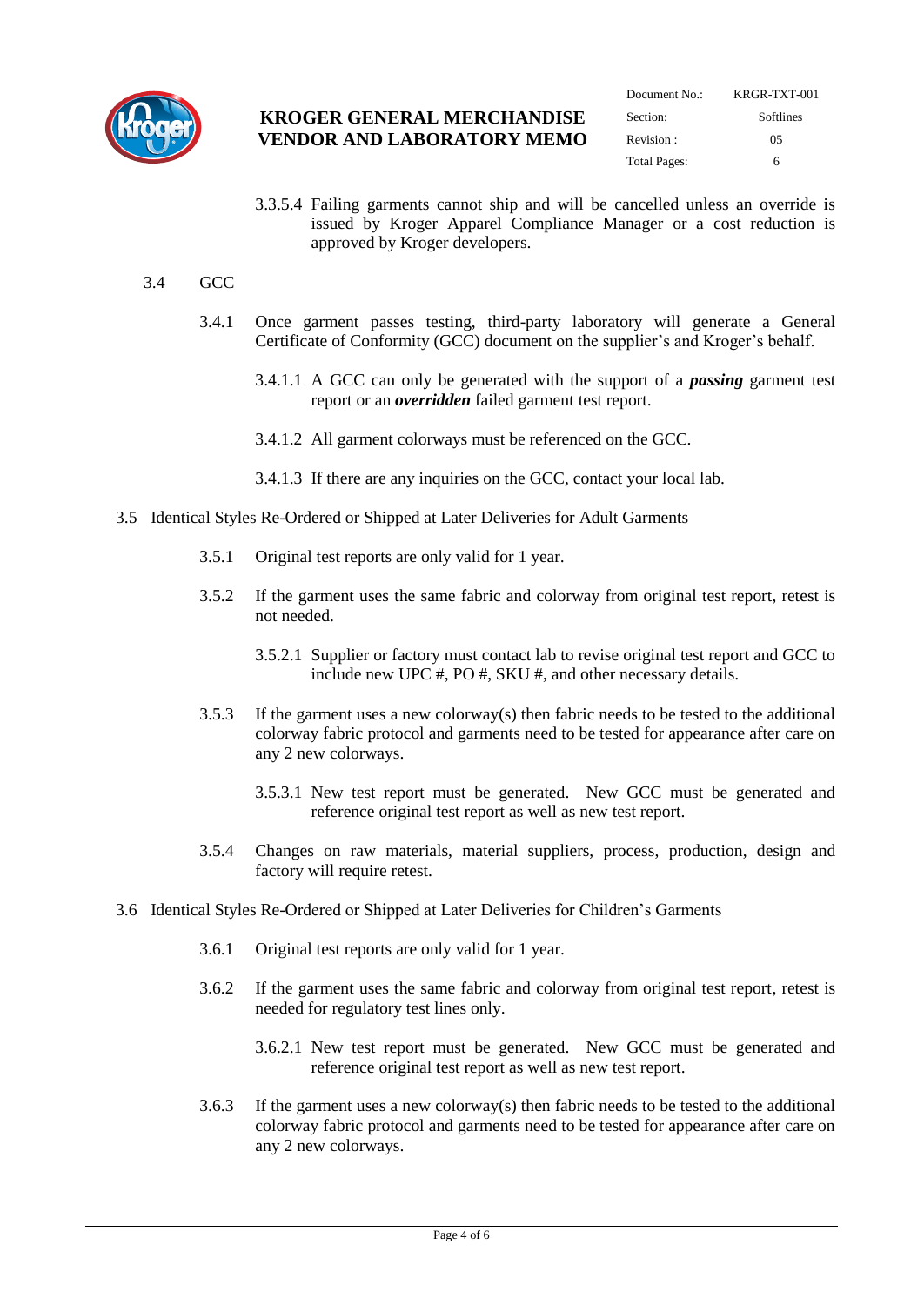

| Document No.:       | KRGR-TXT-001 |
|---------------------|--------------|
| Section:            | Softlines    |
| Revision:           | 05           |
| <b>Total Pages:</b> | h            |

- 3.6.3.1 All new garment colorways must be submitted to the lab for evaluation for regulatory test lines. Regulatory testing must be performed if necessary.
- 3.6.3.2 New test report must be generated. New GCC must be generated and reference original test report as well as new test report.
- 3.6.4 Changes on raw materials, material suppliers, process, production, design and factory will require retest.

# **Revision History**

| <b>INCYBIUIL LIIBUU (</b> |                                |                                 |                                                                                                                                                                                                                                                                                                                                                                                                                                                                                                                                                                                             |                      |                        |
|---------------------------|--------------------------------|---------------------------------|---------------------------------------------------------------------------------------------------------------------------------------------------------------------------------------------------------------------------------------------------------------------------------------------------------------------------------------------------------------------------------------------------------------------------------------------------------------------------------------------------------------------------------------------------------------------------------------------|----------------------|------------------------|
| Rev.<br>No.               | <b>Revision</b><br><b>Date</b> | <b>Effective</b><br><b>Date</b> | <b>Revision Summary</b>                                                                                                                                                                                                                                                                                                                                                                                                                                                                                                                                                                     | <b>Revised</b><br>by | <b>Approve</b><br>d by |
| 01                        | March 15,<br>2017              | March 15,<br>2017               | - New Issue<br>- Original Author: Michaele Logronio                                                                                                                                                                                                                                                                                                                                                                                                                                                                                                                                         | Michaele<br>Logronio | Megan<br>Liu           |
| 02                        | March 17,<br>2017              | March 17,<br>2017               | - Accounts for fabrics that are used across multiple<br>styles.                                                                                                                                                                                                                                                                                                                                                                                                                                                                                                                             | Michaele<br>Logronio | Megan<br>Liu           |
| 03                        | May 15,<br>2017                | May 17,<br>2017                 | - Separation of requirement between adult and<br>children's garments.<br>Clarifications of different sections.                                                                                                                                                                                                                                                                                                                                                                                                                                                                              | Michaele<br>Logronio | Megan<br>Liu           |
| 04                        | June 29,<br>2017               | July 12,<br>2017                | - Clarification of children's garment submission and<br>allowing panel prints or strike-offs to be submitted<br>for chemical testing for the additional colorways.<br>Requirement clarified on section 3.3.4.2, 3.3.4.2.1,<br>3.3.4.2.2, 3.3.4.2.2.<br>Clarification on testing requirement for additional<br>colorways shipped at a later period.                                                                                                                                                                                                                                          | Michaele<br>Logronio | Megan<br>Liu           |
| 05                        | May $6$ ,<br>2019              | May 6,<br>2019                  | - Update on Introduction and Scope.<br>- Elimination of paper TRF and movement to online<br>electronic TRF (e-TRF).<br>Addition of factory and supplier ID requirement for<br>test submission.<br>- Update test failure disposition process. Most failures<br>will now require approval for quality and/or request<br>for charge-back from merchandising team.<br>Clarification on allowing identical styles to be<br>-<br>referenced on same test report.<br>Clarification on allowing test report revisions for<br>identical styles shipped at later deliveries.<br>- Update Process Map. | Michaele<br>Logronio | Megan<br>Liu           |